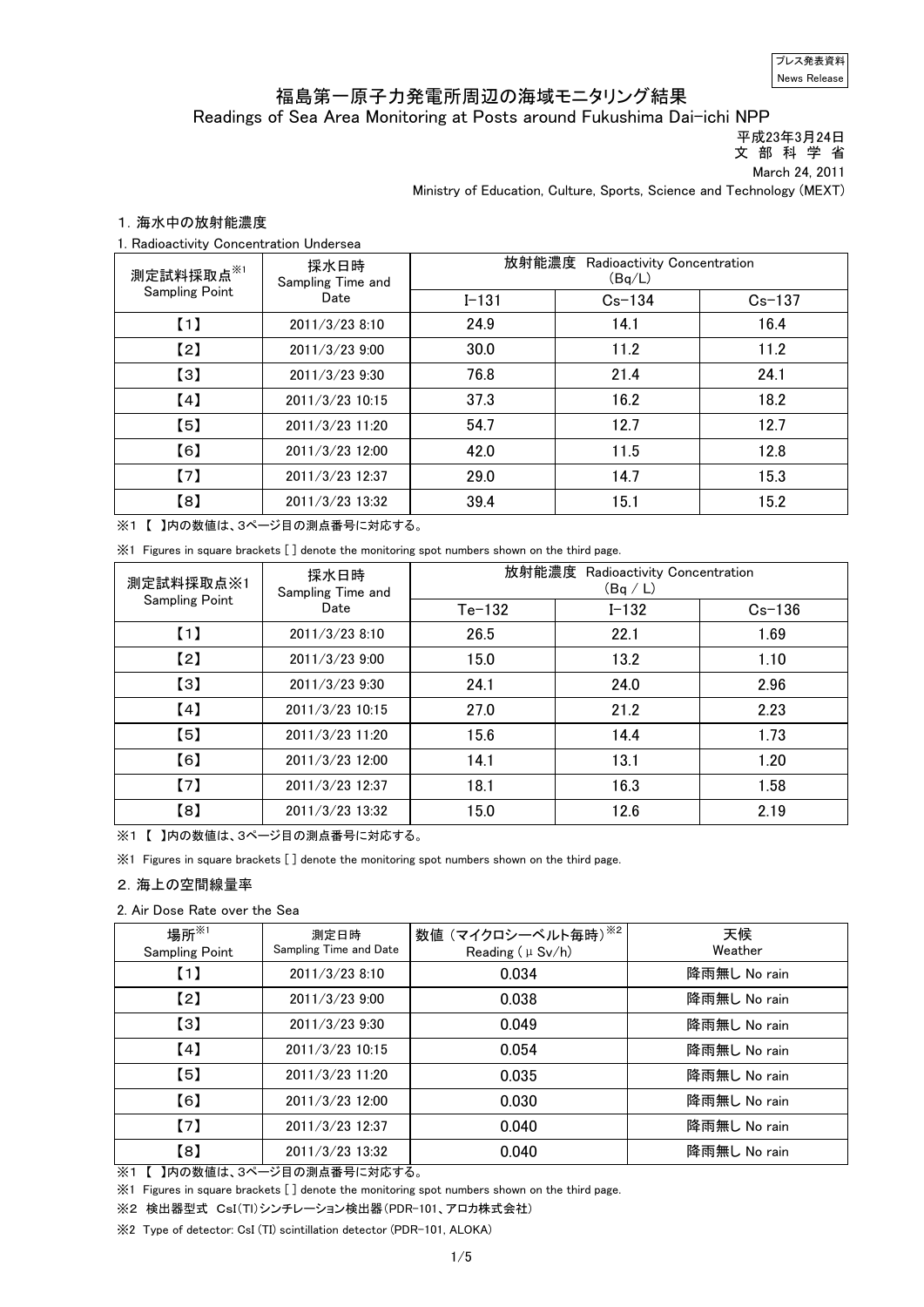## 3.海上の塵中の放射能濃度

3. Reading of Radioactivity Concentration in Dust over the Sea

| 測定試料採取点 <sup>※1</sup> | 採取日時                      |           | 放射能濃度 Radioactivity Concentration (Bq/m <sup>3</sup> ) |                       |
|-----------------------|---------------------------|-----------|--------------------------------------------------------|-----------------------|
| <b>Sampling Point</b> | Sampling Time and<br>Date | $I - 131$ | $Cs - 134$                                             | $Cs - 137$            |
| O                     | 2011/3/238:10             | 0.0623    | 0.0152                                                 | 0.0694                |
| 【4】                   | 2011/3/23 10:15           | 0.0936    | 0.0327                                                 | 不検出<br>Not detectable |
| 【8】                   | 2011/3/23 13:32           | 0.0866    | 不検出<br>Not detectable                                  | 0.0160                |

※1 サンプリングは、3地点の抽出調査を行った。【 】内の数値は、3ページ目の測点番号に対応する。

※1 The sampling survey was conducted at three locations. Figures in square brackets [ ] denote the monitoring spot numbers shown on the third page.

| 測定試料採取点※1             | 採取日時<br>Sampling Time and<br>Date | 放射能濃度 Radioactivity Concentration (Bq/m <sup>3</sup> ) |                       |  |
|-----------------------|-----------------------------------|--------------------------------------------------------|-----------------------|--|
| <b>Sampling Point</b> |                                   | $Te-132$                                               | $I - 132$             |  |
| (1)                   | 2011/3/23 8:10                    | 0.00803                                                | 不検出<br>Not detectable |  |
| 【4】                   | 2011/3/23 10:15                   | 0.00333                                                | 不検出<br>Not detectable |  |
| (8)                   | 2011/3/23 13:32                   | 0.0301                                                 | 不検出<br>Not detectable |  |

※1 サンプリングは、3地点の抽出調査を行った。【 】内の数値は、3ページ目の測点番号に対応する。

※1 The sampling survey was conducted at three locations. Figures in square brackets [ ] denote the monitoring spot numbers shown on the third page.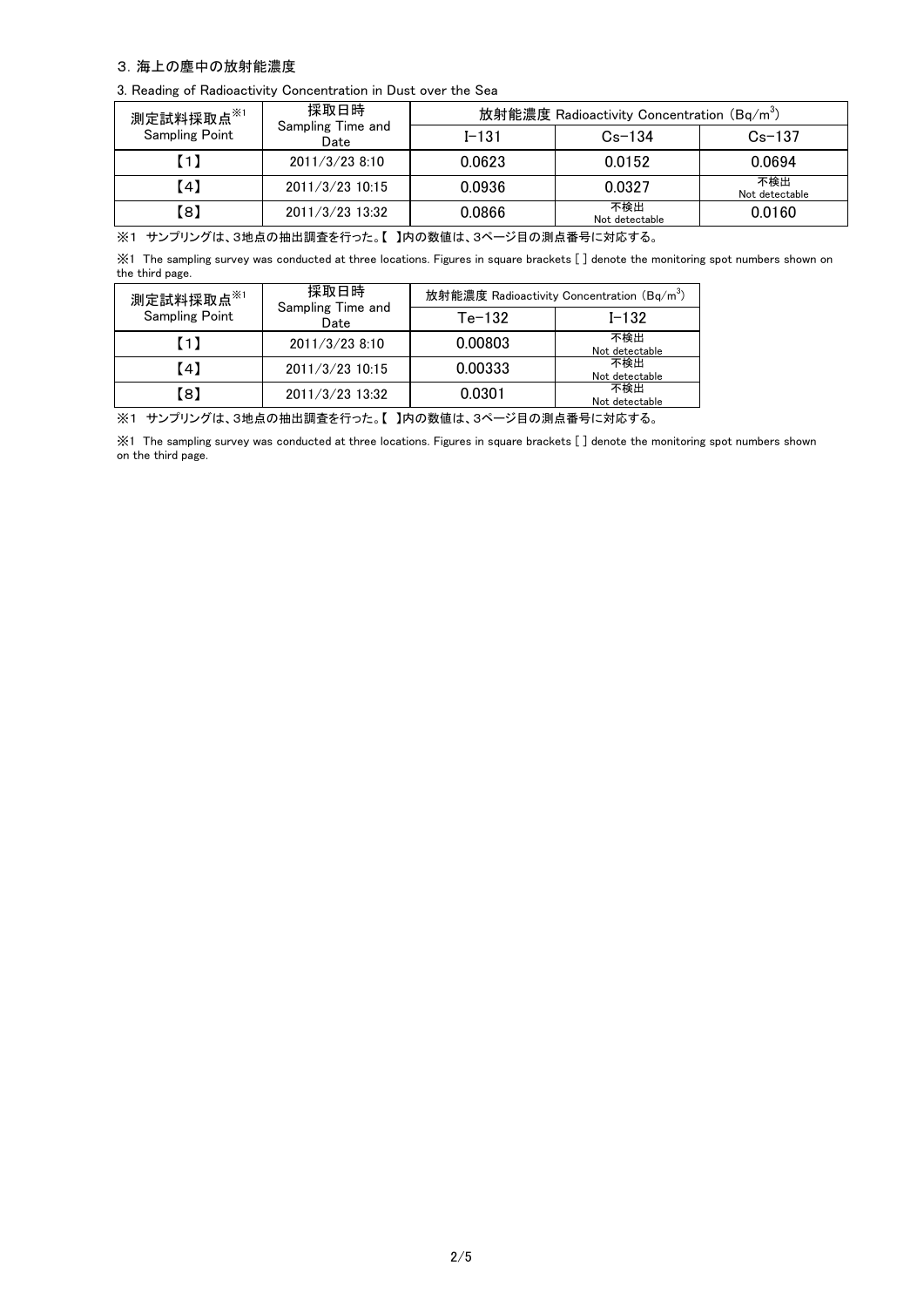各測定点の位置は次のとおり

| Each sampling point is indicated below |  |  |  |  |  |
|----------------------------------------|--|--|--|--|--|
|----------------------------------------|--|--|--|--|--|

| 測点番号 Sampling Point | 緯度, 経度 Latitude, Longitude                        |
|---------------------|---------------------------------------------------|
| (1)                 | 37° 39.3 <sup>'</sup> N, 141° 24.0 <sup>'</sup> E |
| (2)                 | 37° 35.0 <sup>'</sup> N, 141° 23.9 <sup>'</sup> E |
| $\left(3\right)$    | 37° 30.2 <sup>'</sup> N, 141° 23.9 <sup>'</sup> E |
| (4)                 | 37° 24.1 <sup>'</sup> N, 141° 24.4 <sup>'</sup> E |
| $\left[5\right]$    | 37° 16.1 <sup>'</sup> N, 141° 23.8 <sup>'</sup> E |
| (6)                 | 37° 12.1 <sup>'</sup> N, 141° 23.9 <sup>'</sup> E |
| (7)                 | 37° 05.7 <sup>'</sup> N, 141° 24.0 <sup>'</sup> E |
| $\left( 8\right)$   | 36° 59.9 <sup>'</sup> N, 141° 23.8 <sup>'</sup> E |

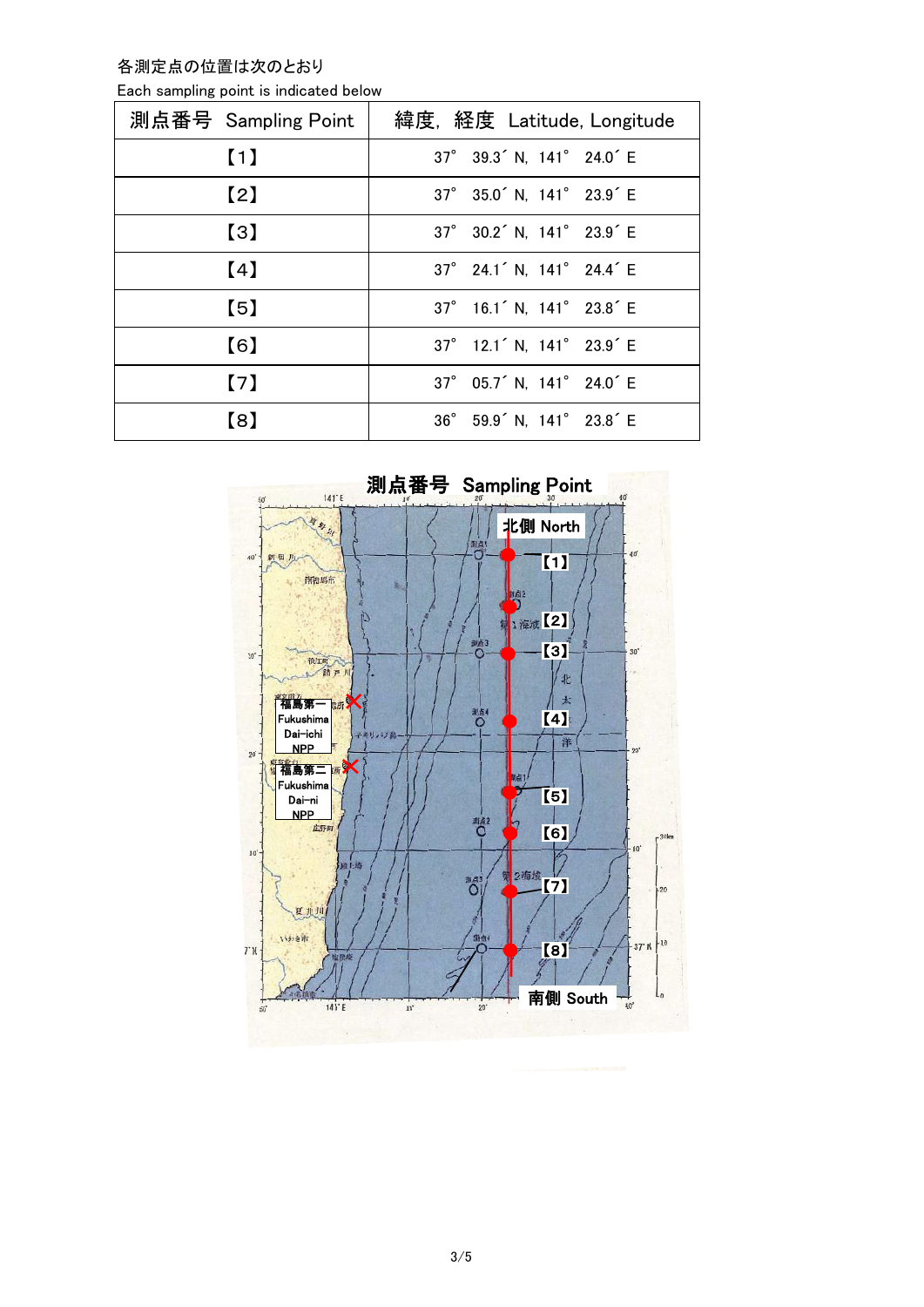

海上の塵中の放射能濃度 Radioactivity Concentration in Dust over the Sea